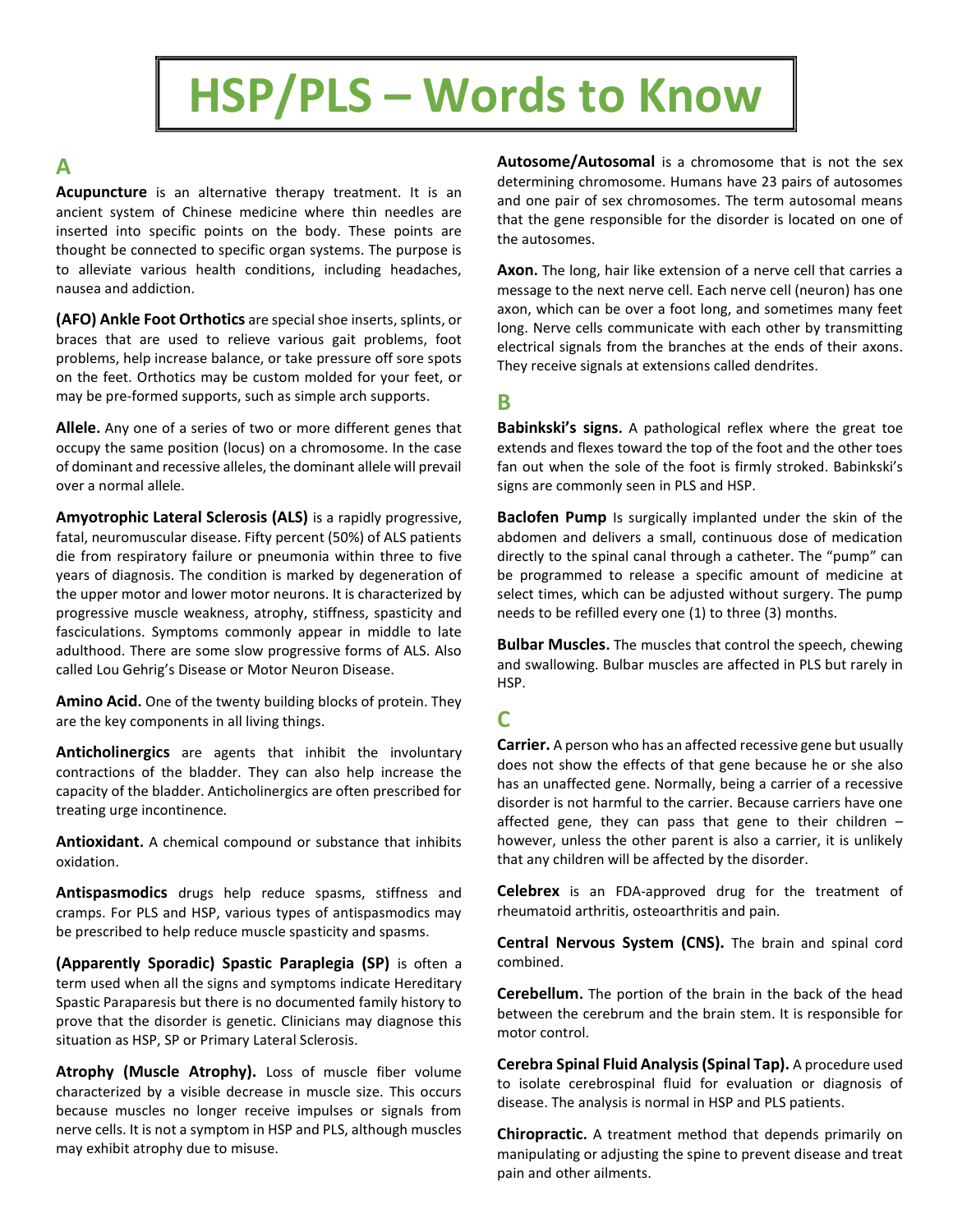Chromosomes are self-replicating, genetic structures of cells. They are located within every cell of the human body and contain pieces of information (genes) called DNA. The DNA in each chromosome contains many genes.

Chronic. Marked by long duration or frequent recurrence.

Clonus is a repetitive jerking of muscles (a series of muscle contractions) that occurs when there is a disruption of the signals from the brain that normally inhibit muscle contractions. This disruption may be due to the effects of HSP/PLS on stretch reflexes. A video example can be viewed at: https://www.youtube.com/watch?v=4SrhgjGIZ30

Co-Enzyme Q10 is a non-prescription dietary supplement that is involved in a variety of cellular processes.

Complicated HSP. Some forms of HSP are considered "complicated" because they involve additional neurologic symptoms in addition to progressive spasticity and weakness in the legs. These conditions include peripheral neuropathy, ichthyosis (a skin disorder), epilepsy, ataxia, optic neuropathy, retinopathy, dementia, mental retardation, deafness, or problems with speech, swallowing or breathing.

Cortico-Spinal Tracts also called the upper motor neurons, are the long nerves that run from the brain to the spinal column. They synapse onto spinal neurons (lower motor neurons) that begin in the spinal cord and travel to the arms and legs.

**Cortex.** The outer layer of the cerebrum densely packed with nerve cells.

Creatine is a dietary supplement that is promoted for its ability to enhance muscle strength and physical endurance.

#### D

Dementia is characterized by a decline in intellectual functioning that is severe enough to interfere with the ability to perform routine activities.

Demyelinating. Loss of the myelin sheath that surrounds nerves. Loss of myelin is not a factor in most forms of HSP & PLS.

**Dendrite.** Extensions from the neuron cell body that take information to the cell body. A single nerve may possess many dendrites.

**Dominant.** If a dominant gene produces a particular trait or disorder, a person only needs to have one gene with that trait for it to appear, even if the other corresponding gene is normal.

Dysarthria. A speech disorder that is due to a weakness or incoordination of the speech muscles. Speech is slow, weak, imprecise or uncoordinated.

Dysphagia. The medical term for any difficulty or discomfort when swallowing. A normal swallow takes place in four stages and involves 25 different muscles and five different nerves.

#### E

Emotional Lability is uncontrolled laughter and crying that does not reflect how a person actually feels. This condition can affect people who have diseases or injuries of the brain and nervous system.

## F

Fasciculation. Small, involuntary, irregular, visible contractions of individual muscle fibers caused by damage to the lower motor neurons. This symptom is usually not associated with PLS or HSP. A video example can be viewed at: https://www.youtube.com/watch?v=2pohtj8TeDY

FDA (U.S. Food and Drug Administration). The branch of federal government responsible for protecting the public health by assuring the safety, efficacy, and security of human and veterinary drugs, biological products, medical devices, our nation's food supply, cosmetics, and products that emit radiation.

Familial. Occurring within a family. Although this term may be used when referring to hereditary disorders, the cause may not necessarily be hereditary.

Familial Spastic Paraplegia. See Hereditary Spastic Paraplegia.

Free Radicals. Chemicals that are highly reactive and can oxidize other molecules (i.e. Superoxide).

## G

Genes. Pieces of genetic information stored in codes in DNA that carry the instructions for making all of the proteins a cell needs and which determine traits such as hair and eye color. Genes contain the hereditary information that is passed on from parents to children.

Genome. All the genetic material in a particular organism that is contained in the chromosomes. The "human genome" is the collection of genes that is necessary to make a human being.

Glutamate is a neurotransmitter that sends signals in the brain and throughout the nerves in the body. Glutamate plays an important role during brain development. Normal levels of glutamate also help with learning and memory.

## H

Hereditary. A trait or disorder that is inherited from the parents through genetic information.

Hyperactive Reflexes, Hyperreflexia. Under normal circumstances, the stretch receptors in muscles and tendons send reflexes to the spinal cord and brain telling them when a muscle is stretched and to contract. In some cases, there is a disruption of those signals, resulting in hyperactive reflexes, in which the reflex is greatly exaggerated. This is a common symptom of HSP and PLS.

Hyporeflexia. Weak or absent muscle response when a normal stimulus is applied.

Hereditary Spastic Paraplegia (HSP) is a term for a group of inherited primary upper motor neuron disorders that cause progressive spasticity (stiffness) and weakness of the leg and hip muscles. There is 90+ types of HSP.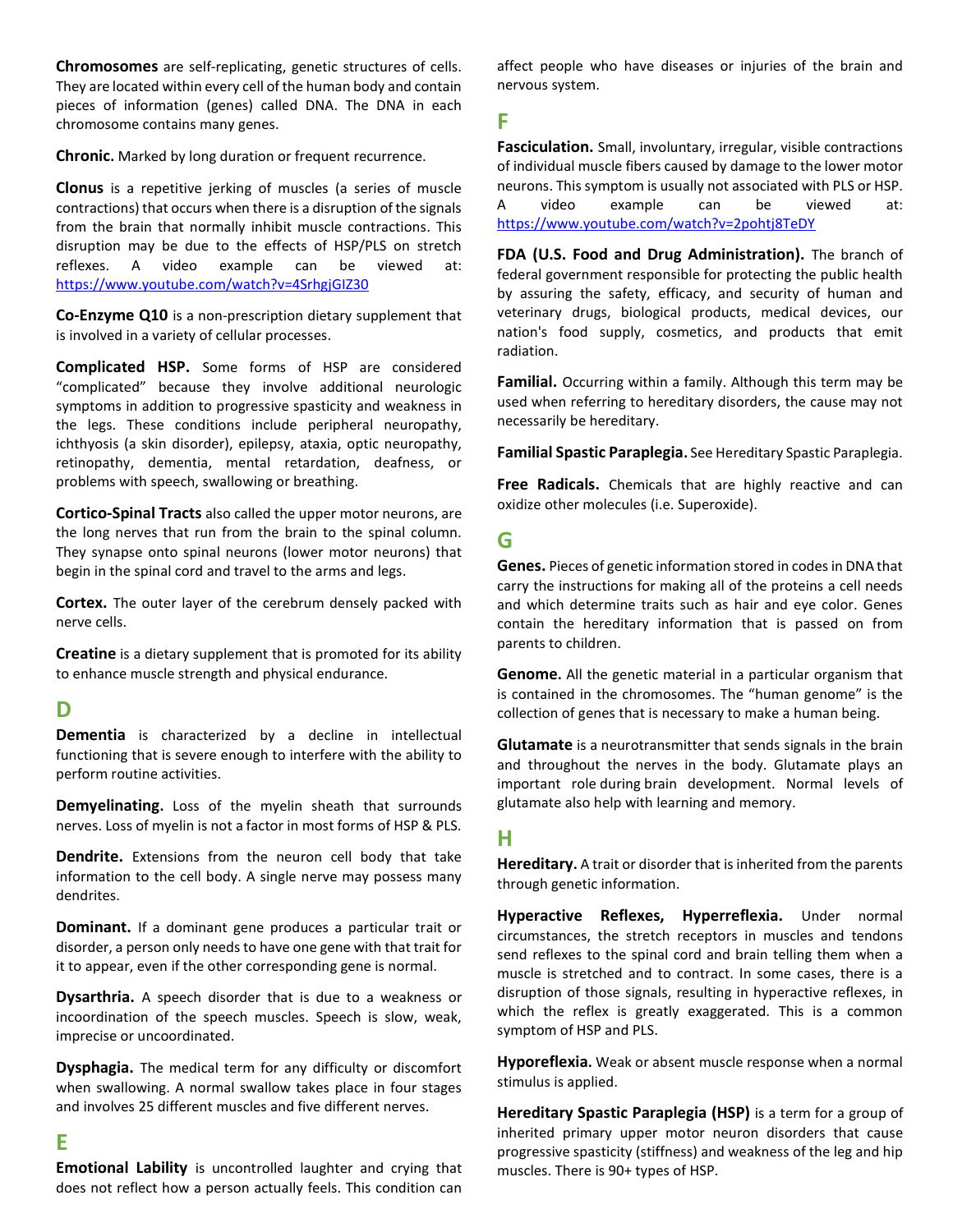Homeopathy. One of the original alternatives to conventional medicine homeopathy uses small, diluted doses of substances that cause illnesses as a means of curing them.

Hydrotherapy. The use of water, from sources such as natural springs, seaweed baths, or mud baths, as medical treatment. Hydrotherapy can be used to treat stress, headaches, muscle aches, arthritis and bursitis.

#### I

Ichthyosis. A skin disorder causing dry, rough, scaly skin that may be a symptom in some forms of complicated HSP.

Incidence is commonly measured in new cases per 1,000 (or 100,000) of population at risk. Due to rarity and diagnosis inconsistencies, however, it is difficult to estimate an accurate incidence rate for HSP and PLS. The incidence of HSP is estimated at 25,000 in the United States, and 3,000 for PLS.

Immune System. A complex system that is responsible for distinguishing us from everything foreign to us and for protecting us against infections and foreign substances. The immune system works to seek and kill invaders.

Intrathecal. Injection into the innermost membrane surrounding the central nervous system. Usually done by lumbar puncture.

#### L

Locus. The site on a chromosome where the gene for a particular trait is found. Any one of the alleles for a gene may be found at this site.

Lower Motor Neuron. Nerve cells starting at the spinal cord or brain stem and ending at the muscle fibers. The loss of lower motor neurons leads to weakness, twitching of muscles (fasciculations), and loss of muscle bulk (atrophy).

#### M

Magnetic Resonance Imaging (MRI). A non-invasive procedure that produces a two-dimensional view of an internal organ or structure, especially the brain and spinal cord.

Massage. The use of touch and various manipulation techniques to move muscles and soft body tissues to relieve stress, tension, and pain.

Minocycline is an antibiotic that has been shown to delay onset and slow progression of symptoms in a mouse model for ALS. Previous studies have shown the antibiotic protects neurons from dying in animal models for a variety of neurologic disorders.

Mitochondria are the principal energy source of the cell. Mitochondria convert nutrients into energy as well as doing many other specialized tasks.

Molecule. The smallest unit of a substance that can exist alone and retain the character of that substance.

Motor Neuron Disease (MND). A group of disorders in which motor nerve cells (neurons) in the spinal cord and brain stem deteriorate.

Muscle Cramp. Unexpected, involuntary, painful shortening of muscles. Usually, a knotting of the muscles is visible. Muscle cramps (spasms) are common in PLS and HSP.

Muscle Weakness. Loss of strength, increased fatigue, loss of coordination and difficulty with motor skills, and lack of ability to carry out certain skills.

**Myelin Sheath.** The coating on the neurons (nerve cells) that acts as an insulator to speed the conduction of nerve impulses. It is similar to the insulation coating on an electrical wire.

### N

Nerves. A bundle of fibers that uses electrical and chemical signals to transmit sensory and motor information from one body part to another. See Neuron.

Neuron is a special cell that transmits electrical signals. It consists of a nucleus, a single axon which conveys electrical signals to other neurons and several dendrites which deliver incoming signals. A single neuron can be several feet in length. Neurons receive input from sensory cells or other neurons and send a signal to muscles or other neurons. Neurons that have sensory input are called "sensory neurons". Neurons with muscle outputs are called "motor-neurons", and those that only connect to other neurons are called interneurons.

Nervous System. The system of cells, tissues and organs that regulates the body's responses to internal and external stimuli.

Neuronal Receptors. Neurons use chemical signaling mechanisms to communicate with one another. These impulses are transmitted at junctions between nerves called synapses. The sending neuron triggers the release of neurotransmitters (chemicals) into the synaptic cleft.

Neuroscience. The scientific disciplines concerned with the development, structure, function, chemistry, pharmacology, clinical assessments and pathology of the nervous system.

Neurotransmitters. Chemical substances that carry impulses from one nerve cell to another; found in the space (synapse) that separates the transmitting neuron's terminal (axon) from the receiving neuron's terminal (dendrite).

## O

**Onset.** The time of appearance of the first symptoms of a condition, prior to seeking diagnosis.

**Oxidative Stress.** Accumulation of destructive molecules called free radicals can lead to motor neuron death. Free radicals damage components of the cells' membranes, proteins or genetic material by "oxidizing" them which is the same chemical reaction that causes iron to rust.

#### P

Paraparesis. Muscle weakness.

Paraplegia. Loss or impairment of motor function of the legs and lower part of the body.